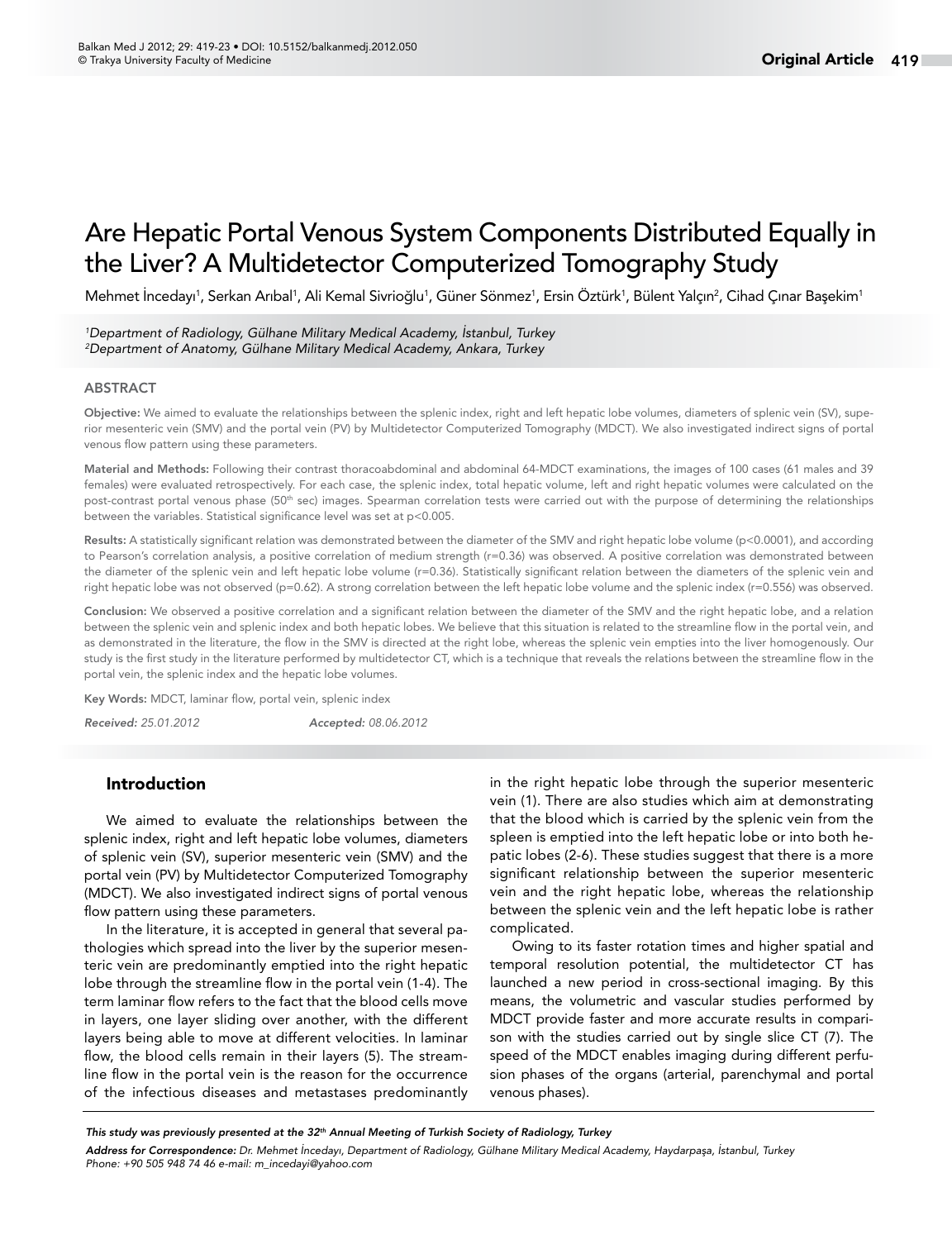The relationship between the diameters of the SMV and splenic vein and the volumes of both hepatic lobes has not been examined in the past. Especially the relations between the diameter of the SMV and the right hepatic lobe, and the diameter of the splenic vein and the left hepatic lobe may be significant in terms of the streamline flow hemodynamics in the portal vein. In this study, examining these relations by MDCT, we made an attempt to evaluate the streamline flow in the portal vein. Besides, we also investigated the relations between these variables and the splenic index.

## Material and Methods

Following their contrast thoracoabdominal and abdominal 64-MDCT examinations, the images of 100 cases (61 males and 39 females) were evaluated retrospectively. The patients who were included in the study ranged from age 20 to 88 (mean age: 41.78). For each case, the splenic index, total hepatic volume, left and right hepatic volumes were calculated on the post-contrast portal venous phase  $(50<sup>th</sup> sec)$ images. Cases without any known liver and spleen diseases were included in the study. Patients who were not diagnosed with any primary liver and spleen diseases (e.g., hepatosteatosis, glycogen storage disease, malignant or benign mass lesions, etc.) and with any secondary causes which might have an impact on the volumes of these two organs (e.g., anemia which may cause splenomegaly, cardiac insufficiencies which may cause congestive hepatomegaly, etc.) at the pre-diagnosis and final CT report were found eligible for the study. Moreover, certain conditions (portal vein thrombus, portal hypertension) which have an impact on other parameters measured in this study (diameters of the SMV, portal and splenic vein) were excluded from the study. In addition, cases with splenectomy and respiratory and motion artifacts were also excluded from the study.

*Hepatic volume*: The liver segment lying on the left of the middle hepatic vein was accepted as the left lobe. In the inferior sections where the middle hepatic vein could not be observed clearly, the gallbladder itself and its fossa was accepted as the anatomical border (8, 9). In the images obtained during the portal venous phase, starting from the dome of the liver, the area was calculated in sq mm (square millimeters) by the free ROI technique and then a 9mm thick subaxial sec-



Figure 1. Liver area was calculated by free ROI technique at every subsequent axial image (red line). Intrahepatic vascular areas were removed to achieve accurate liver area (green line). This area is multiplied by scan width (9 mm) to achieve volume on each image

tion was taken; then the same procedure was repeated (Figure 1). This procedure was carried on up to the lower edge of the liver. All values were registered and added. The area calculated in square millimeters was multiplied by the 9 mm section thickness and volume was found in cubic meters. The volume was calculated in cubic centimeters and milliliter by using the volume conversion value. Liver and splenic volumes were calculated by using the EasyVision (Philips Medical Systems) workstation.

*Splenic index* was calculated as length x width and x thickness of the spleen (Figure 2). The length of the spleen was accepted as the distance between the levels where the image of the spleen was first displayed in the axial plane images and the last point it could be displayed. The width of the spleen was accepted as the longest value of the spleen in the axial plane, and its thickness was accepted as the thickest distance at this level (10).

*Diameters of the splenic vein and SMV*: The diameters were measured in the axial plane images at the 1cm long segment before the portal confluence where they could be displayed most clearly. Within this segment, especially in cases where branches with a potential dilating effect joined to the SMV, the measurements were performed at the segment proximal to the aforesaid segment which had a caliber closer to the real diameter. The diameter of the portal vein was measured at the segment following the confluence at the portal hilus level (Figure 3).

All studies were carried out by a multidetector CT (Philips Brillance 64). Technical parameters were as follows: detector collimation, 64x0.625; slice thickness, 3 mm; reconstruction index, 1.5 mm; and pitch, 1. Iodinated contrast material (300 mg/mL, 100 mL) was administered by a power injector at a rate of 4 mL/s. Curved coronal and sagittal reformatted im-



Figure 2. The width of the spleen was accepted as the longest value of the spleen in the axial plane (long line), and its thickness was accepted as the thickest distance at this level (short line)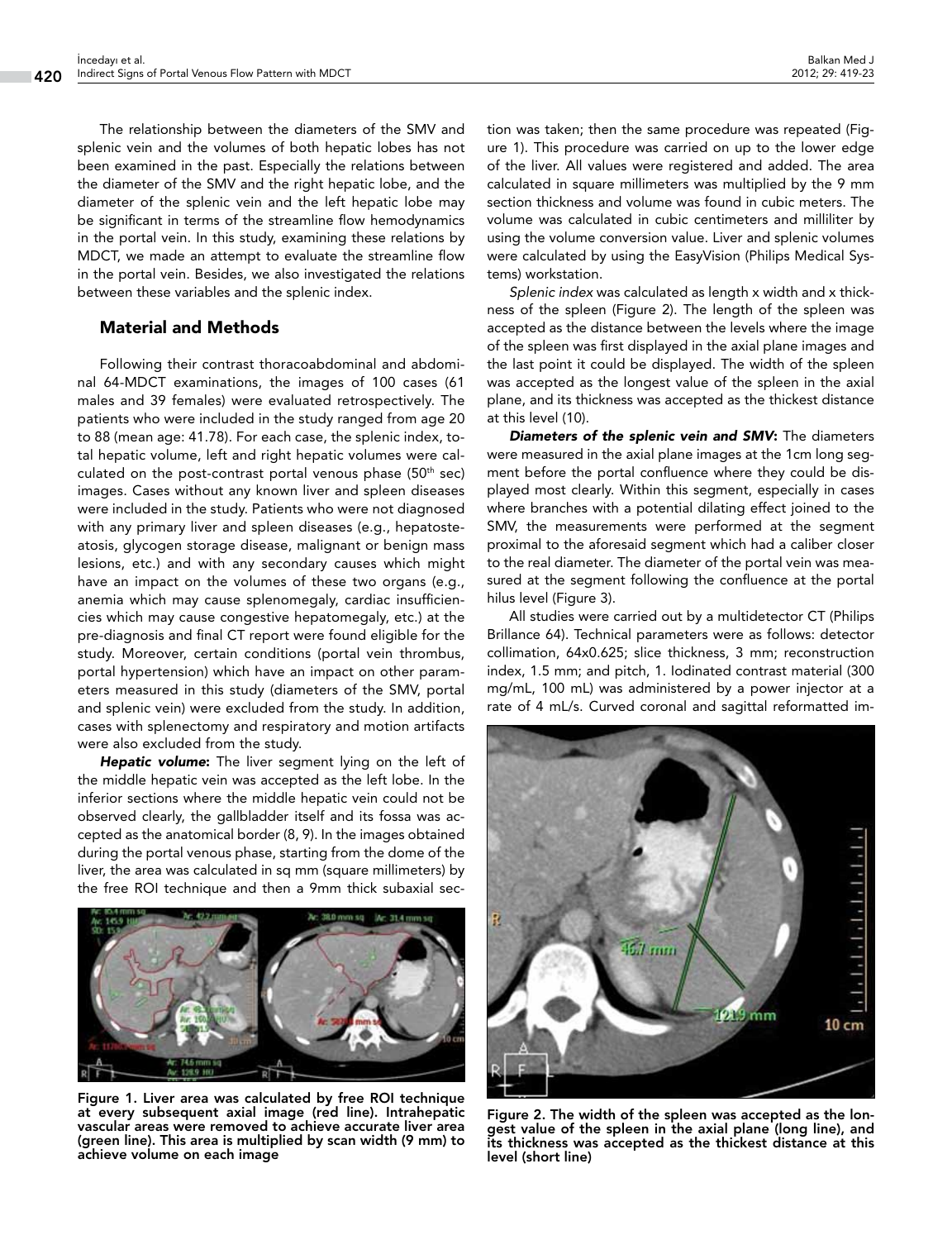ages were reconstructed from the raw data. FOV was 350 mm, and matrix was 512x512.

All statistical analyses were performed by a SPSS (Statistical Package for the Social Sciences) for Windows ver 15.0 software. Spearman correlation tests were carried out with the purpose of determining the relationships between the variables. Statistical significance level was set at p<0.005

#### Results

Total hepatic volume varied between 854 and 1866 cc, right hepatic lobe volume varied between 565 and 1335 cc, and left hepatic lobe volume varied between 217 and 636 cc. Splenic index value varied between 146.2 and 938. Portal vein diameters varied between 10.1 and 16.2 mm; splenic vein diameters varied between 5 and 13.8 mm, SMV diameters varied between 8.1 and 15mm. The mean values for these parameters are summarized in Table 1.

A statistically significant relationship between the splenic index and left hepatic lobe volume and total volume was demonstrated (p=0.001). Positive correlations between the left hepatic lobe volume and splenic index (r=0.55), and between the right hepatic lobe volume and splenic index (r=0.32) were also exhibited. However, the correlation between the left hepatic lobe volume and the splenic index was relatively stronger compared to the correlation between the right hepatic lobe volume and the splenic index (r=0.55 versus r=0.32).

Between the diameter of the SMV and right hepatic lobe volume, a statistically significant relation was demonstrated



Figure 3. Examples to measure the diameter. The diameter of the portal vein was measured at the segment following the confluence at the portal hilus level (left figure). The diameter of the SMV was measured in the axial plane image at the 1cm long segment before the portal confluence where they could be displayed most clearly (right figure)

|  |  |  | Table 1. The mean values of parameters |
|--|--|--|----------------------------------------|
|--|--|--|----------------------------------------|

| Parameters (n=100)                                         | Mean±2SEM         |  |  |
|------------------------------------------------------------|-------------------|--|--|
| Splenic index                                              | $433.3 \pm 32.2$  |  |  |
| Splenic vein diameter                                      | $9.34 \pm 0.3$    |  |  |
| Portal vein diameter                                       | $13.32 \pm 0.31$  |  |  |
| Liver volume                                               | $1222.9 \pm 43.2$ |  |  |
| Liver left lobe volume                                     | $380.4 \pm 17.8$  |  |  |
| Liver right volume                                         | $842. \pm 32.3$   |  |  |
| SMV diameter                                               | $11.21 \pm 0.32$  |  |  |
| SMV: Superior mesenteric vein, SEM: Standard error of mean |                   |  |  |

(p<0.0001), and according to Pearson's correlation analysis, a positive correlation of medium strength (r=0.36) was observed.

Correlation was demonstrated between the diameter of the splenic vein and left hepatic lobe volume (r=0.36). A statistically significant relation between the diameters of the splenic vein and right hepatic lobe was not observed (p=0.62).

A statistically significant relation between the diameters of the portal vein and the splenic vein was observed (p<0.01), and according to Pearson's correlation analysis, a strong correlation between the portal vein and the splenic vein (r=0.615) was exhibited.

Similarly, a statistically significant relation was demonstrated also between the diameters of the portal vein and the SMV (p<0.01), and despite the strong correlation which was observed between the portal vein and the SMV based on Pearson's correlation analysis, this correlation was more significant in the diameter of the splenic vein.

The diameter of the portal vein is affected more in SMV when compared with SV.

The relation between age and the splenic index was statistically significant (p=0.027), and according to Pearson's correlation analysis, an inverse correlation of medium strength was observed (r=-0.40).

A strong correlation between the left hepatic lobe volume and the splenic index (r=0.556) was observed.

No correlations between gender and the variables were detected.

## **Discussion**

The streamline flow in the portal vein is a situation which is generally accepted in the literature (1, 5, 6). The portal vein drains blood from the intestinal system to the right hepatic lobe through the mesenteric veins. Direct and indirect evidence on this subject has been reported in several studies. As a result of this phenomenon, 90% of the amebic abscesses which are normally prone to develop in the caecum are carried to the right hepatic lobe via the portal vein and 70% are established in the right hepatic lobe (1, 4, 11).

Several studies suggest that the locations of the primary metastases of colorectal cancer in the liver are associated with the locations of the primary tumor, and this is a situation compatible with the streamline flow in the portal vein (3, 4).

In their study carried out on portal scintigraphy with iodine-123-iodoamphetamine, Shiomi et al. (5) demonstrated that, in the control group which is constituted of 7 persons and in 31 patients with chronic hepatitis, the SMV did not carry blood to the left lobe. However, in the patients with cirrhosis, the streamline flow changed and in 12 of the 51 patients with cirrhosis the SMV supplied blood to the left lobe.

Gates and Dore demonstrated by portal scintigraphy that, in humans, the SMV supplies the right lobe under general anesthesia. They reported that the streamline flow in the portal vein may be inverted by a rapid injection and also due to the position/exercise (1). In this study, it is underlined that in general the amebic abscesses which are localized in the caecum and the hydatid cysts are carried to the right lobe.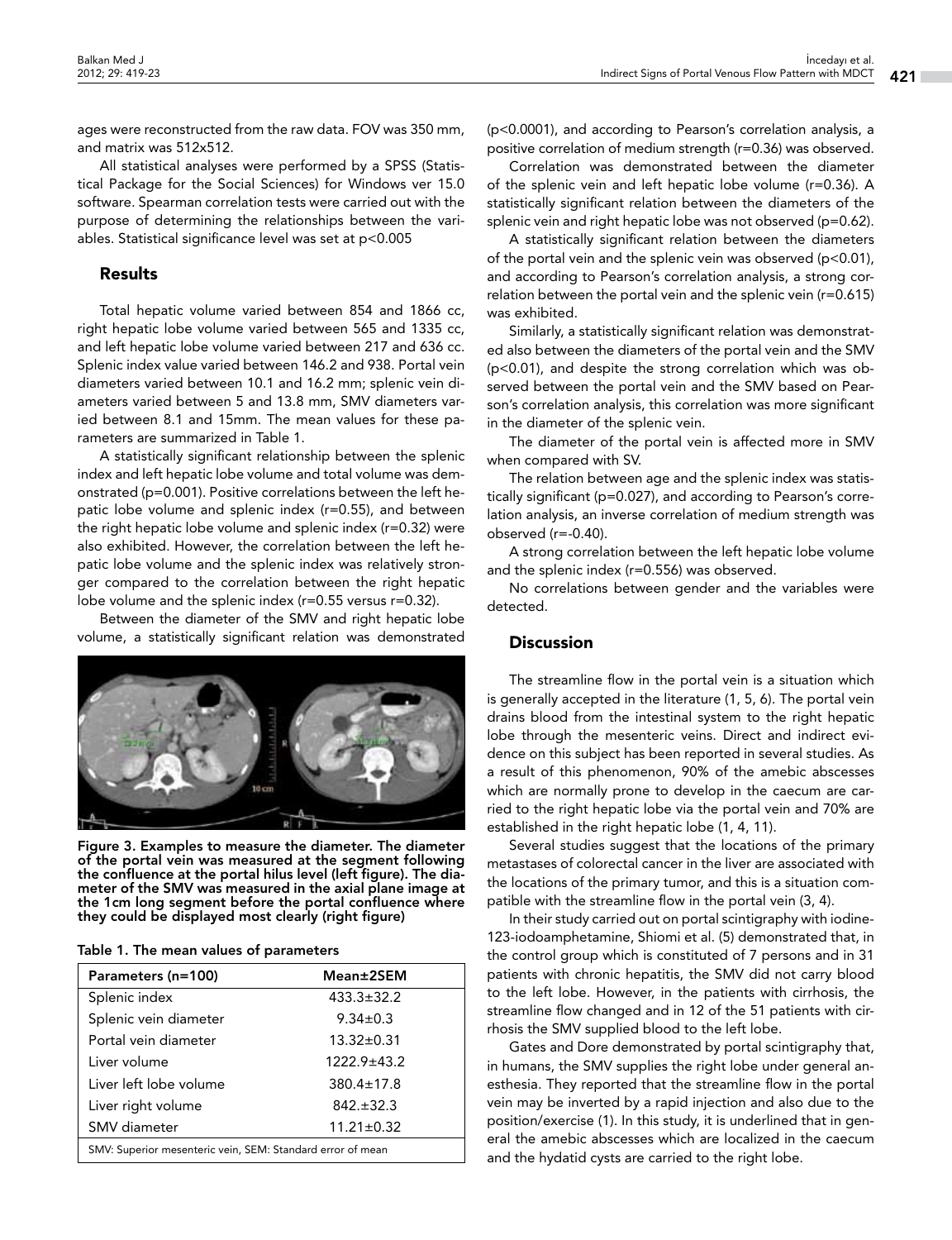In their study performed on 24 patients with nonalcoholic fatty liver disease, Nomura et al. (12) reported that, before dieting, the CT attenuation values of the lateral segment of the left hepatic lobe was higher than the values of the right lobe. However, the attenuation values were equalized after the patients lost weight. This situation can be explained by the fact that the blood rich in fatty acids (medium-chain fatty acids) and glucose is carried by the streamline flow in the portal vein via the SMV mainly to the right lobe.

The studies report that there is a more significant relationship between the SMV and the right hepatic lobe, whereas the relationship between the splenic vein, which is another component of the portal vein, and the left hepatic lobe is rather complicated. Some studies suggest that the pathologies which are carried to the liver via the splenic vein mainly invade the left lobe, while others report that they are spread in the liver homogenously (3-6, 11, 12).

In our study, a statistically significant relation (p<0.0001), and a positive correlation based on Spearman's correlation analysis (r=0.36) between the diameter of the SMV and right hepatic lobe volume were demonstrated. A positive correlation was demonstrated between the diameter of the splenic vein and left hepatic lobe volume (r=0.36). Similarly, a strong correlation between the left hepatic lobe volume and the splenic index (r=0.556) was observed. Our findings are correlated with the findings of Shirai and Konopke in their study performed on portal vein flow. These studies suggest that the colorectal cancers on the right side invade the right hepatic lobe, whereas the tumors originating from the left side are spread in the liver homogenously (3, 4). This difference suggests that the primary tumor location affects the pattern of lobar distribution of colorectal carcinoma liver metastases according to the streamline flow in the portal vein.



Figure 4. This high resolution coronal reformatted CT image demonstrates the relationships between the veins. The blood carried via the SMV is in a more dependant position in the portal vein compared to the blood carried by the splenic vein. This situation may help the blood carried thro- ugh the SMV to flow in a streamline manner. Besides, the left portal vein is divided with a narrow angle compared with right vein. Due to this situation, despite the streamline flow, the blood carried by the splenic vein may be emptied into both portal veins

SMV: Superior mesenteric vein, IMV: Inferior mesenteric vein, PV: Portal vein, SP: Splenic vein, RPV: Right portal vein, LPV: Left portal vein

# Conclusion

The blood carried via the SMV is in a more dependant position in the portal vein compared to the blood carried by the splenic vein (Figure 4). This situation may help the blood carried through the SMV to flow in a streamline manner. Besides, the left portal vein is divided with a narrow angle compared with the right one. Due to this situation, despite the streamline flow, the blood carried by the splenic vein may be emptied into both portal veins.

In our study, we examined the relations between the volumes of both hepatic lobes, the splenic index, portal vein, splenic vein and SMV. We observed a positive correlation and a significant relation between the diameter of the SMV and the right hepatic lobe, and a relation between the splenic vein and splenic index and left hepatic lobe. We believe that this situation is related to the streamline flow in the portal vein, and as demonstrated in the references 3 and 4, the flow in the SMV is directed at the right lobe. Our study is the first study in the literature performed by a multidetector CT, which is a technique that reveals the relations between the streamline flow in the portal vein, the splenic index and the hepatic lobe volumes.

The limited number of cases was one of the limitations of our study. If this study is carried out on a larger group of patients, the relations and correlations between the parameters can be exhibited more clearly. The difficulty in demonstrating the streamline flow in the portal system directly was another limitation. For this reason, only the indirect findings regarding this matter were evaluated.

In our study, the MDCT findings revealed statistically significant relations between the splenic index and the left lobe volume and between the diameter of the SMV and the right lobe volume. These findings may explain the dominance of the gastrointestinal system tumor metastases in the right hepatic lobe.

Information about the streamline flow in the portal vein may help us to understand the spread of the abdominal malignancies and infections and to localize their primary focus.

#### Conflict of Interest

No conflict of interest was declared by the authors.

# References

- 1. Gates GF, Dore EK. Streamline flow in the human portal vein. J Nucl Med 1973;14:79-83.
- 2. Thrush A, Hartshorne T. Peripheral vascular ultrasound how, why and when. 2nd ed. London: Elsevier, 2005.p.53.
- 3. Konopke R, Distler M, Ludwig S, Kersting S. Location of liver metastases reflects the site of the primary colorectal carcinoma. Scand J Gastroenterol 2008;43:192-5. [CrossRef]
- 4. Shirai Y, Wakai T, Ohtani T. Colorectal carcinoma metastases to the liver. Does primary tumor location affect its lobar distribution? Cancer 1996;77:2213-6. [\[CrossRef](http://dx.doi.org/10.1002/(SICI)1097-0142(19960601)77:11<2213::AID-CNCR5>3.3.CO;2-W)]
- 5. Shiomi S, Kuroki T, Miyazawa Y, Ueda T, Takeda T, Nishiguchi S, et al. Hepatic distribution of blood flow from the superior or inferior mesenteric vein mapped by portal scintigraphy with iodine-123-iodoamphetamine. J Nucl Med 1996;37:51-4.